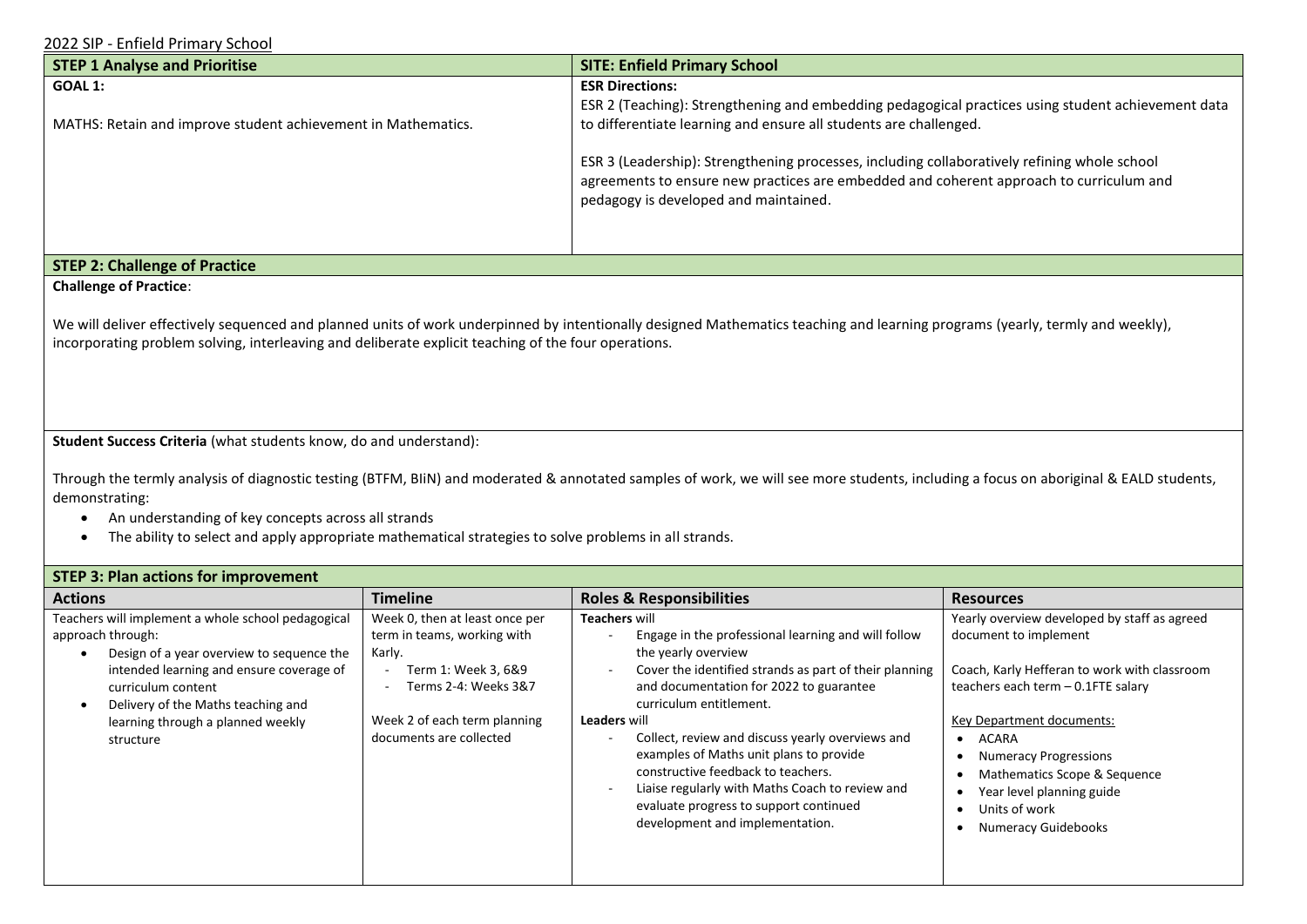| Teachers will track and monitor student           | Week 0                         | Teachers will:                                         | Opportunities to do moderation together.         |
|---------------------------------------------------|--------------------------------|--------------------------------------------------------|--------------------------------------------------|
| achievement and progress with particular focus on |                                | Access student NAPLAN & PAT-M data through the         | Curriculum Masterclasses/ Curriculum Champion    |
| those just in/below SEA and higher band           | Staff meetings twice per term  | Power BI (Achievement Profiles) app to identify        |                                                  |
| achievement. Identify misconceptions and gaps to  | utilising PLT structures (year | students.                                              | Mathematics Scope and Sequence                   |
| inform planning.                                  | levels).                       | Implement BIN diagnostic and other agreed              |                                                  |
|                                                   |                                | assessment tasks to identify student misconceptions    | Power BI app                                     |
|                                                   |                                | and gaps to inform planning, including pre/post-       |                                                  |
|                                                   |                                | tests.                                                 | PAT platform                                     |
|                                                   |                                | Work collaboratively in teams to analyse the data.     |                                                  |
|                                                   |                                | Leadership will:                                       | Explore and trial other forms of assessment with |
|                                                   |                                | Provide time at least twice per term for year level    | Maths Coach at whole-school and classroom        |
|                                                   |                                | teams to meet and review data.                         | level.                                           |
|                                                   |                                | Track & monitor whole-school data and progress.        |                                                  |
|                                                   |                                | Meet with AET & EALD teachers to track & monitor       |                                                  |
|                                                   |                                | EALD & Aboriginal student cohorts                      |                                                  |
|                                                   |                                | Learning Improvement Team will meet at least twice per |                                                  |
|                                                   |                                | term to complete on:                                   |                                                  |
|                                                   |                                | STEP 4: Improve practice and monitor impact            |                                                  |
|                                                   |                                | documentation to evaluate progress of agreed           |                                                  |
|                                                   |                                | actions and success criteria.                          |                                                  |
|                                                   |                                | Collate & analyse whole school data and evidence to    |                                                  |
|                                                   |                                | measure progress against SIP success criteria.         |                                                  |
|                                                   |                                | Provide information and recommendations back to        |                                                  |
|                                                   |                                | staff based on this information.                       |                                                  |
|                                                   |                                | Year Level team meetings will:                         |                                                  |
|                                                   |                                | Bring data to meetings to share progress, stuck        |                                                  |
|                                                   |                                | points and set next steps.                             |                                                  |
|                                                   |                                | Provide peer support to develop and plan units of      |                                                  |
|                                                   |                                | work together.                                         |                                                  |
|                                                   |                                |                                                        |                                                  |
|                                                   |                                |                                                        |                                                  |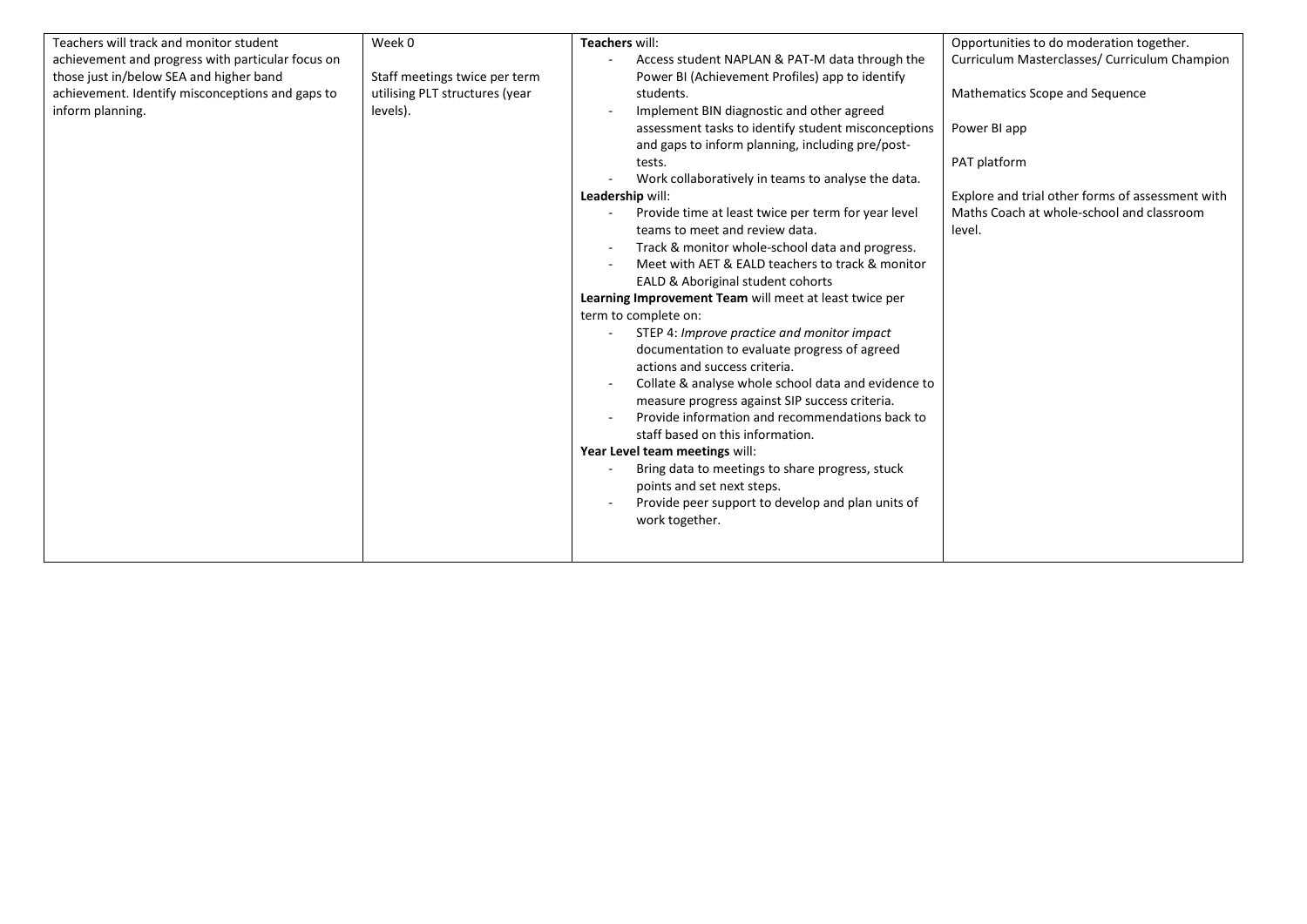| Teachers will unpack and clarify:<br>Mathematics curriculum content and key<br>concepts to inform the understanding and<br>sequencing of key elements for their<br>curriculum year level<br>Quality curriculum planning that incorporates<br>implementation of high impact teaching<br>strategies, e.g., specific learning intentions &<br>success criteria, explicit teaching, multiple<br>approaches (modelling, problem solving &<br>interleaving) | $Term 1 - PFD$<br>Then ongoing | Teachers will:<br>Engage in targeted professional development to<br>improve their Maths curriculum content and key<br>concepts knowledge.<br>Transfer knowledge into the design and<br>implementation of unit plans and weekly lesson<br>structure.<br>Engage in PLT Sprint cycles targeting high impact<br>teaching strategies aligned/ documented in their<br>unit plans.<br>Leaders will:<br>Provide targeted professional development<br>opportunities.<br>Provide opportunities for teachers to meet with and<br>plan with their year level teams<br>Undertake classroom visits/walkthroughs, looking at<br>curriculum content, concepts and pedagogical<br>practice implementation.<br>Year Level meetings will<br>Share, review, and question implemented practice<br>Identify connections with new learning<br>Learning Improvement Team will<br>Work with leadership to consider emerging practice<br>to form part of the whole-school Maths pedagogical<br>agreement. | Pupil free days<br>Releasing teachers<br>Coach<br>Wednesday PD sessions<br>PDP goals and targets<br>Key Department documents:<br>• ACARA<br><b>Numeracy Progressions</b><br>Mathematics Scope & Sequence<br><b>AC Mathematics Glossary</b><br>Australian Curriculum Tracker<br>Year level planning guide<br>• Units of work<br>Numeracy Guidebooks |
|-------------------------------------------------------------------------------------------------------------------------------------------------------------------------------------------------------------------------------------------------------------------------------------------------------------------------------------------------------------------------------------------------------------------------------------------------------|--------------------------------|---------------------------------------------------------------------------------------------------------------------------------------------------------------------------------------------------------------------------------------------------------------------------------------------------------------------------------------------------------------------------------------------------------------------------------------------------------------------------------------------------------------------------------------------------------------------------------------------------------------------------------------------------------------------------------------------------------------------------------------------------------------------------------------------------------------------------------------------------------------------------------------------------------------------------------------------------------------------------------|----------------------------------------------------------------------------------------------------------------------------------------------------------------------------------------------------------------------------------------------------------------------------------------------------------------------------------------------------|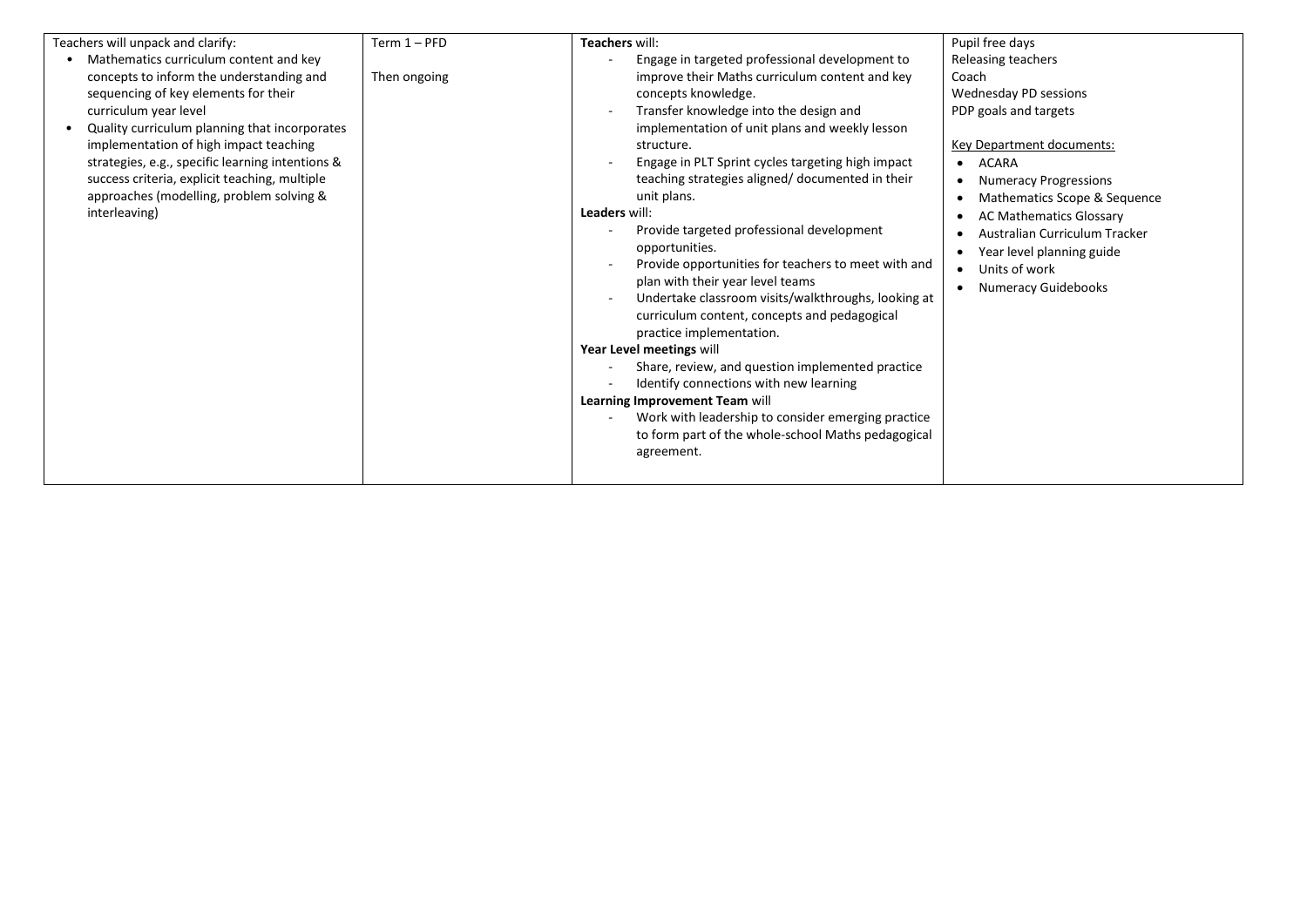| <b>STEP 1 Analyse and Prioritise</b>                                                                                                                                                                                                                                                                                                                                       |                                                                                                                                                        | <b>SITE: Enfield Primary School</b>                                                                                                                                                                                                                                                                                                                                                                                                |                                                                                                                                                                                       |  |
|----------------------------------------------------------------------------------------------------------------------------------------------------------------------------------------------------------------------------------------------------------------------------------------------------------------------------------------------------------------------------|--------------------------------------------------------------------------------------------------------------------------------------------------------|------------------------------------------------------------------------------------------------------------------------------------------------------------------------------------------------------------------------------------------------------------------------------------------------------------------------------------------------------------------------------------------------------------------------------------|---------------------------------------------------------------------------------------------------------------------------------------------------------------------------------------|--|
| <b>GOAL 2:</b><br>Writing.                                                                                                                                                                                                                                                                                                                                                 | ENGLISH: Increase student achievement and progress in                                                                                                  | <b>ESR Directions:</b><br>ESR 2 (Teaching): Strengthening and embedding pedagogical practices using student achievement data to differentiate<br>learning and ensure all students are challenged.<br>ESR 3 (Leadership): Strengthening processes, including collaboratively refining whole school agreements to ensure new<br>practices are embedded and coherent approach to curriculum and pedagogy is developed and maintained. |                                                                                                                                                                                       |  |
| <b>STEP 2: Challenge of Practice</b>                                                                                                                                                                                                                                                                                                                                       |                                                                                                                                                        |                                                                                                                                                                                                                                                                                                                                                                                                                                    |                                                                                                                                                                                       |  |
| <b>Challenge of Practice:</b>                                                                                                                                                                                                                                                                                                                                              |                                                                                                                                                        |                                                                                                                                                                                                                                                                                                                                                                                                                                    |                                                                                                                                                                                       |  |
| We will strengthen and embed pedagogical practices in Writing through:<br>Embedding the connection between the Big 6 and writing<br>Addressing text structure, cohesion, and authorial choice through explicitly using the teaching and learning cycle with a focus on planning, editing & publishing<br>Student Success Criteria (what students know, do and understand): |                                                                                                                                                        |                                                                                                                                                                                                                                                                                                                                                                                                                                    |                                                                                                                                                                                       |  |
|                                                                                                                                                                                                                                                                                                                                                                            |                                                                                                                                                        |                                                                                                                                                                                                                                                                                                                                                                                                                                    | Through the termly analysis of student writing samples (using LEAP levels and NAPLAN Marking Rubric), we will see more students, including EALD & Aboriginal Students, shifting from: |  |
|                                                                                                                                                                                                                                                                                                                                                                            | From                                                                                                                                                   | <b>To</b>                                                                                                                                                                                                                                                                                                                                                                                                                          |                                                                                                                                                                                       |  |
| <b>Text Cohesion</b>                                                                                                                                                                                                                                                                                                                                                       | Cohesive links are missing or incorrect,<br>making the text very confusing to a reader,<br>or text is very short with limited evidence<br>of cohesion. | Text has cohesive devices used correctly to<br>support reader understanding, and<br>accurate use of referring words such that<br>meaning is clear and the text flows well in<br>a sustained piece of writing.                                                                                                                                                                                                                      |                                                                                                                                                                                       |  |
| <b>Text Structure</b>                                                                                                                                                                                                                                                                                                                                                      | Minimal evidence of genre structure; for<br>example, for a narrative, a story beginning<br>only or a 'middle' with no orientation.                     | Coherent, controlled, and complete piece<br>of writing, employing effective plot devices<br>and an effective ending in an appropriate<br>structure.                                                                                                                                                                                                                                                                                |                                                                                                                                                                                       |  |
| <b>Audience</b>                                                                                                                                                                                                                                                                                                                                                            | Text contains some simple readable<br>content with limited response to audience<br>needs.                                                              | Text affects the reader through precise and<br>sustained choice of language and use of<br>narrative devices.                                                                                                                                                                                                                                                                                                                       |                                                                                                                                                                                       |  |
|                                                                                                                                                                                                                                                                                                                                                                            | *Statements taken from NAPLAN Writing Marking Rubric                                                                                                   |                                                                                                                                                                                                                                                                                                                                                                                                                                    |                                                                                                                                                                                       |  |

| <b>STEP 3: Plan actions for improvement</b>          |                 |                                                                                             |                                             |  |
|------------------------------------------------------|-----------------|---------------------------------------------------------------------------------------------|---------------------------------------------|--|
| <b>Actions</b>                                       | <b>Timeline</b> | <b>Roles &amp; Responsibilities</b>                                                         | <b>Resources</b>                            |  |
| Staff will embed evidence-based practices identified | Week $0 -$      | <b>Teachers will</b>                                                                        | Providing time and space to share practice, |  |
| from the updated whole-school pedagogical            | initial         | Be involved in establishing an updated whole school pedagogical<br>$\overline{\phantom{0}}$ | discuss and frame up into site document     |  |
| agreement                                            | discussion      | agreement by coming to consensus of the pedagogy R-2 and 3-6, based                         | (pedagogical agreement)                     |  |
|                                                      |                 | on research and best practice, including what has been implemented at                       |                                             |  |
|                                                      | Term $1-$       | EPS so far.                                                                                 | Liaising with Literacy guarantee Unit & LET |  |
|                                                      | starting the    | Learning Improvement Team will                                                              | <b>Curriculum Lead</b>                      |  |
|                                                      | work            | Draft and finalise the agreement<br>$\overline{\phantom{0}}$                                |                                             |  |
|                                                      | Draft in place  |                                                                                             |                                             |  |
|                                                      | by mid-year     |                                                                                             |                                             |  |
|                                                      |                 |                                                                                             |                                             |  |